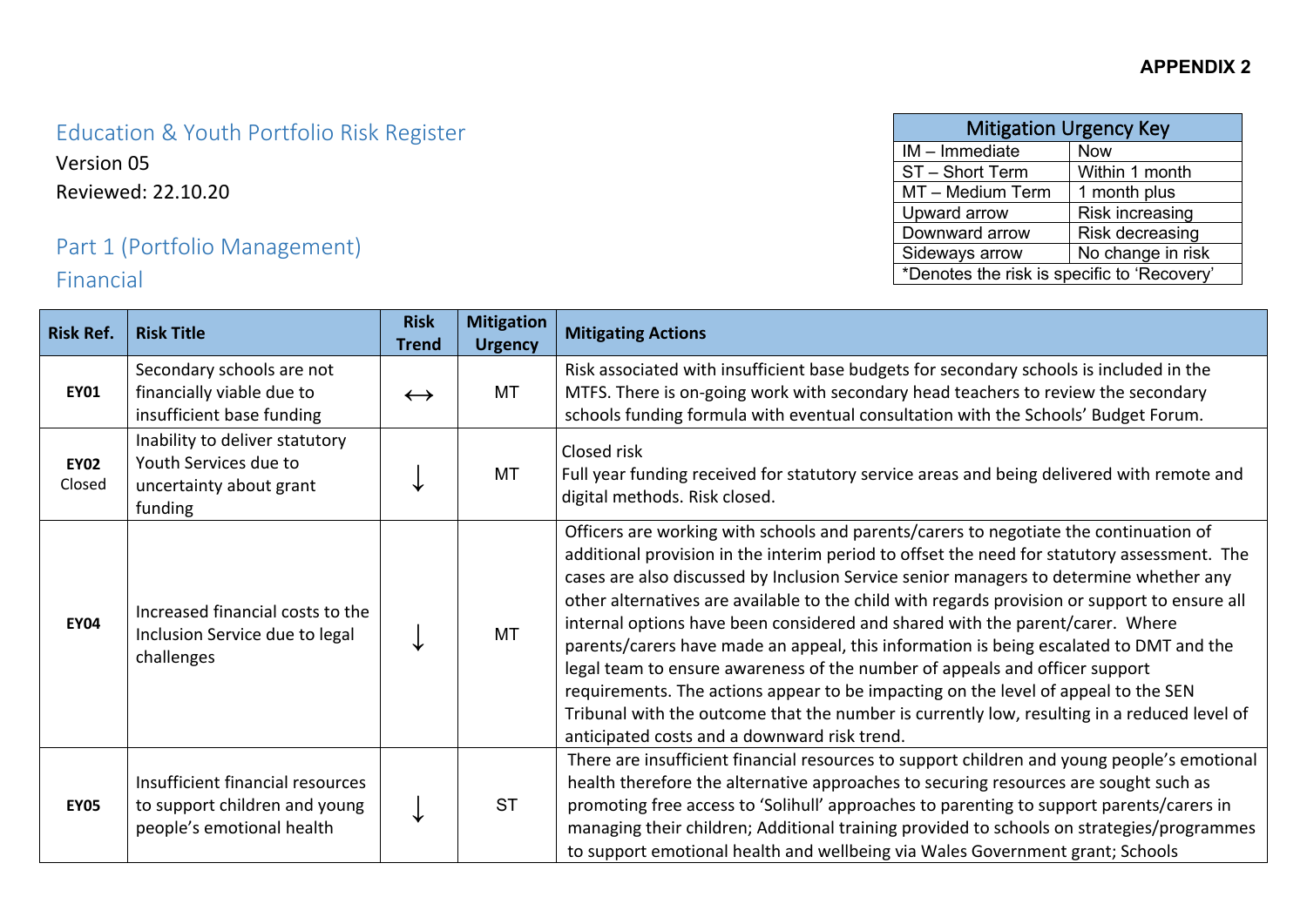| <b>Risk Ref.</b> | <b>Risk Title</b>                                       | <b>Risk</b>       | <b>Mitigation</b> | <b>Mitigating Actions</b>                                                                                                                                                                                                                                                                                                                                                                                                                                                                                                                                                                                                                                                                                                                                                                                                                                                                                                            |
|------------------|---------------------------------------------------------|-------------------|-------------------|--------------------------------------------------------------------------------------------------------------------------------------------------------------------------------------------------------------------------------------------------------------------------------------------------------------------------------------------------------------------------------------------------------------------------------------------------------------------------------------------------------------------------------------------------------------------------------------------------------------------------------------------------------------------------------------------------------------------------------------------------------------------------------------------------------------------------------------------------------------------------------------------------------------------------------------|
|                  |                                                         | <b>Trend</b>      | <b>Urgency</b>    |                                                                                                                                                                                                                                                                                                                                                                                                                                                                                                                                                                                                                                                                                                                                                                                                                                                                                                                                      |
|                  |                                                         |                   |                   | promoting online materials to support emotional health and wellbeing during school<br>closure; use of the Integrated Youth Provision social media platform.                                                                                                                                                                                                                                                                                                                                                                                                                                                                                                                                                                                                                                                                                                                                                                          |
| <b>EY06</b>      | Insufficient funding to deliver<br>new archive premises | $\leftrightarrow$ | MT                | The Archive Project Board of senior officers and political leaders meets regularly to<br>monitor progress of the bid. There is Cabinet and Executive support for the bid to National<br>lottery Heritage Fund with formal commitment to provide capital funding to top up the<br>scheme. There is effective project management in place ensuring project is progressing<br>within budget and timescales. There is a project action plan in place to complete Stage 1<br>bid by deadline of February 2021. There is effective working with the Museums and<br>Libraries Division of Welsh Government who are supportive of the bid and providing expert<br>advice and gives the bid credence. There is support from The National Archive for the bid<br>and partnership working in place. An expert consultant has been procured with significant<br>expertise in developing heritage funding bids to increase likelihood of success. |

### Workforce

| <b>Risk Ref.</b>       | <b>Risk Title</b>                                                   | <b>Risk</b><br><b>Trend</b> | <b>Mitigation</b><br><b>Urgency</b> | <b>Mitigating Actions</b>                                                                                                                                                                                                                                                                                                                                                                                                                                                                                                                                                                                            |
|------------------------|---------------------------------------------------------------------|-----------------------------|-------------------------------------|----------------------------------------------------------------------------------------------------------------------------------------------------------------------------------------------------------------------------------------------------------------------------------------------------------------------------------------------------------------------------------------------------------------------------------------------------------------------------------------------------------------------------------------------------------------------------------------------------------------------|
| <b>EY07</b><br>Updated | Capacity on service delivery is<br>impacted by workforce<br>absence |                             | IM                                  | Managers are well versed in applying the corporate Attendance Management policy and<br>processes. In addition there is the availability of clear protocols for absences arising from<br>the current emergency which are being applied when necessary within the portfolio.<br>Quarterly attendance management figures are reported to Portfolio Senior Management<br>Team with individual case work being followed up. Currently sickness absence levels are<br>the lowest for some time with no significant impact on service delivery. The risk of<br>absence impacting adversely on service delivery is reducing. |

### Property & Assets

| <b>Risk Ref.</b> | <b>Risk Title</b>                                                          | <b>Risk</b><br><b>Trend</b> | <b>Mitigation</b><br><b>Urgency</b> | <b>Mitigating Actions</b>                                                                                                                                                                                                                                                                                                                       |
|------------------|----------------------------------------------------------------------------|-----------------------------|-------------------------------------|-------------------------------------------------------------------------------------------------------------------------------------------------------------------------------------------------------------------------------------------------------------------------------------------------------------------------------------------------|
| EY11             | Fluctuating pupil demography<br>impacts on sufficiency of<br>school places | ◡                           | <b>MT</b>                           | Pupil number projections are reviewed bi-annually. This data assists in developing priorities<br>for the Council's schools investment programme for schools and helps understand<br>potential issues and possible mitigation measures associated with local development plan,<br>to this end there are regular meetings with the Planning Team. |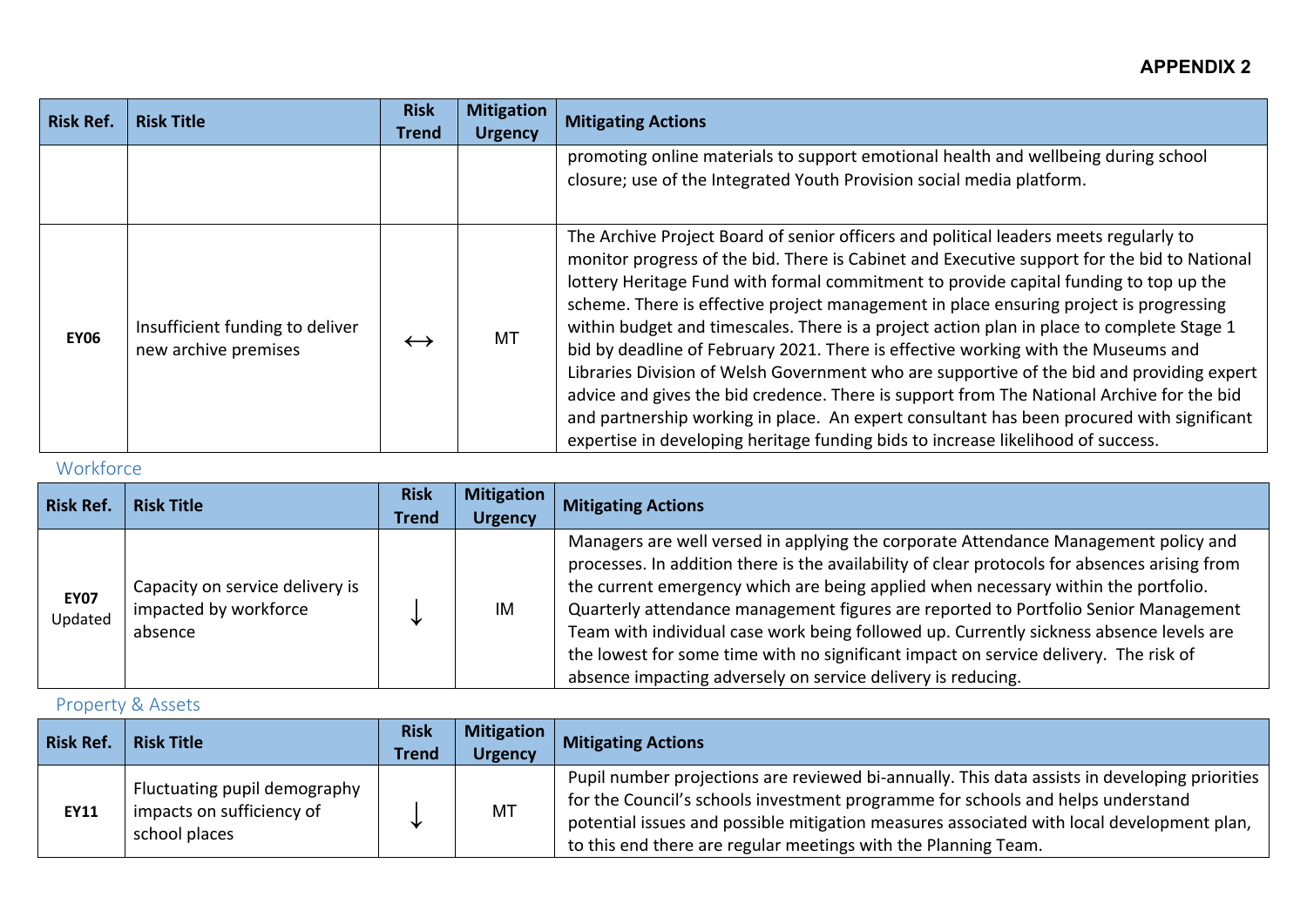| <b>Risk Ref.</b> | <b>Risk Title</b>                                                                                                                                                   | <b>Risk</b><br><b>Trend</b> | <b>Mitigation</b><br><b>Urgency</b> | <b>Mitigating Actions</b>                                                                                                                                                                                                                                                                                                                                                                                                                            |
|------------------|---------------------------------------------------------------------------------------------------------------------------------------------------------------------|-----------------------------|-------------------------------------|------------------------------------------------------------------------------------------------------------------------------------------------------------------------------------------------------------------------------------------------------------------------------------------------------------------------------------------------------------------------------------------------------------------------------------------------------|
| <b>EY12</b>      | Deteriorating school buildings<br>adversely impacts on<br>curriculum delivery                                                                                       |                             | MT                                  | All schools are subject to 5 year condition survey. Through the Council's annual repairs and<br>maintenance programme and the 21 <sup>st</sup> Century Capital investment funding, the risk from<br>deteriorating school buildings impacting on curriculum delivery is reducing. All schools<br>continue to deliver an effective curriculum. The Council continues to bid for other external<br>capital funding to be invested in the school estate. |
| <b>EY13</b>      | Inability to fully deliver on<br>Welsh Government 21st<br><b>Century School Building</b><br>Programme due to financial,<br>workforce and contractor<br>implications | $\leftrightarrow$           | MT                                  | There is regular dialogue between the Council and the North Wales Construction<br>Partnership contractors and supply chain, and also with Wales Government to mitigate<br>against problems arising from funding, the workforce or from the contractor. The risk<br>continues to be managed.                                                                                                                                                          |
| <b>EY14</b>      | Welsh Government Childcare<br>Capital programme is not fully<br>completed resulting in a<br>reduction of childcare places                                           | $\leftrightarrow$           | <b>MT</b>                           | There is regular monitoring of risks at Portfolio Senior Management Team and quarterly<br>reports to Welsh Government. A contractor has been commissioned to work up actual<br>costs and site risks for the individual projects. These are escalated to the Capital Assets<br>Board as necessary.                                                                                                                                                    |

### Governance/Legal

| <b>Risk Ref.</b> | <b>Risk Title</b>                                                                                            | <b>Risk</b><br><b>Trend</b> | <b>Mitigation</b><br><b>Urgency</b> | <b>Mitigating Actions</b>                                                                                                                                                                                                                                                                                                                                                                                                                                                                                                                                                                                                                                                                                                                                                                                                                                                                               |
|------------------|--------------------------------------------------------------------------------------------------------------|-----------------------------|-------------------------------------|---------------------------------------------------------------------------------------------------------------------------------------------------------------------------------------------------------------------------------------------------------------------------------------------------------------------------------------------------------------------------------------------------------------------------------------------------------------------------------------------------------------------------------------------------------------------------------------------------------------------------------------------------------------------------------------------------------------------------------------------------------------------------------------------------------------------------------------------------------------------------------------------------------|
| <b>EY15</b>      | Non-compliance with the<br><b>Additional Learning Needs</b><br><b>Education Tribunal (ALNET) Act</b><br>2018 | $\leftrightarrow$           | MT                                  | Progress against the Council's Transformation Plan in relation to the implementation of<br>the new Act from September 2021 is monitored at service and senior management<br>level. Potential financial risks are reported through portfolio finance meetings and the<br>Mid Term Financial Strategy monitoring systems. Progress is also measured though<br>regular stakeholder meetings and meetings of the regional leads which include the<br>regional Additional Learning Needs Transformation Lead who meets regularly with<br>WG. Current measures confirm the Council continues to be compliant.<br>Wales Government have recently indicated that the Guidance Code will not be<br>published until February 2021 as opposed to December 2020. Work will continue<br>against the current Transformation Plan but changes may need to be implemented quickly<br>in response to the published Code. |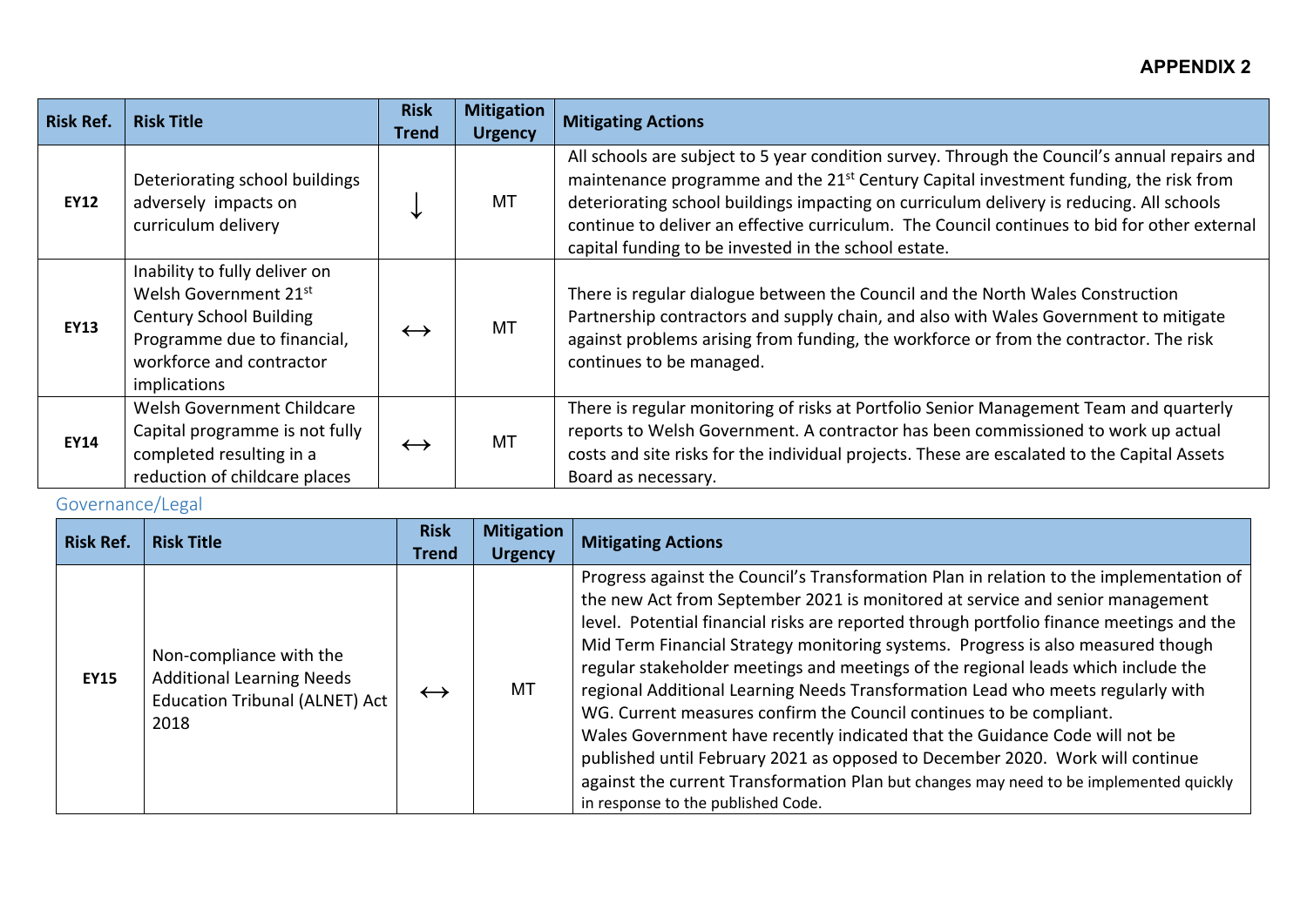| <b>Risk Ref.</b>      | <b>Risk Title</b>                                                                                                                                                | <b>Risk</b><br><b>Trend</b> | <b>Mitigation</b><br><b>Urgency</b> | <b>Mitigating Actions</b>                                                                                                                                                                                                                                                                                                                                                                                                                                                                                                                                                                                                                                                                                                                                                                                                                                                  |
|-----------------------|------------------------------------------------------------------------------------------------------------------------------------------------------------------|-----------------------------|-------------------------------------|----------------------------------------------------------------------------------------------------------------------------------------------------------------------------------------------------------------------------------------------------------------------------------------------------------------------------------------------------------------------------------------------------------------------------------------------------------------------------------------------------------------------------------------------------------------------------------------------------------------------------------------------------------------------------------------------------------------------------------------------------------------------------------------------------------------------------------------------------------------------------|
| <b>EY16</b>           | Failure to make statutory<br>provision for learners with<br><b>Special Educational Needs</b><br>(SEN) due to resource<br>availability                            |                             | <b>ST</b>                           | Education and Health professionals are developing ways in which they can complete<br>their statutory responsibilities in relation to the statutory assessment process for<br>children with SEN to ensure the Council is able to make specialist placement decisions.<br>These include the use of video platforms and the establishment of clinical rooms<br>where the child and the assessor are separated by a Perspex screen. Services are also<br>engaging with their respective professional bodies who are in many cases providing<br>advice and guidance on how to complete their roles whilst maintaining social<br>distancing.<br>Officers are working with schools and parents/carers to negotiate the continuation of<br>existing additional provision in the interim period to offset the need for statutory<br>assessment and change of educational placement. |
| <b>EY17</b>           | Failure to meet the statutory<br>targets in the Welsh in<br><b>Education Strategic Plan due</b><br>to insufficient parental take up<br>of Welsh medium education | $\leftrightarrow$           | <b>MT</b>                           | The annual update of the Welsh In Education Strategic Plan includes information from<br>parental demand surveys. The Authority is on track to expand Welsh medium capacity<br>at three school sites through its capital programme. Progress against statutory targets<br>are monitored quarterly by the Forum with annual reports to Scrutiny Committee.                                                                                                                                                                                                                                                                                                                                                                                                                                                                                                                   |
| <b>EY18</b><br>Closed | Young people unable to access<br>counselling services due to<br>the closure of schools                                                                           |                             | <b>ST</b>                           | <b>Closed Risk</b><br>The Counselling service is currently accessing training to be able to offer on-line and<br>telephone counselling as an additional /alternative model of service delivery.<br>Counsellors have undergone training to deliver on line where required. Alternative<br>settings to schools have also been sourced and used during the school holidays and the<br>service is compiling a bank of suitable settings for future use if necessary.                                                                                                                                                                                                                                                                                                                                                                                                           |
| <b>EY19</b>           | Insufficient local education<br>provision to support learners<br>with mental health needs                                                                        |                             | MT                                  | Specialist teams within the Inclusion & Progression Service are working regionally with<br>other LAs and health colleagues to develop resources to support the transition from<br>hubs back to school on the 29 June. There is a working group currently looking at how<br>schools can offer increased targeted support to individuals with mental health<br>difficulties. A review has been undertaken of the Council's current specialist provision<br>with the findings having been collated into a report; this will form the basis of a<br>business case application for further resource and investment. Capacity will be<br>increased from September 2021 with the new build for Plas Derwen Portfolio Pupil<br>Referral Unit.                                                                                                                                      |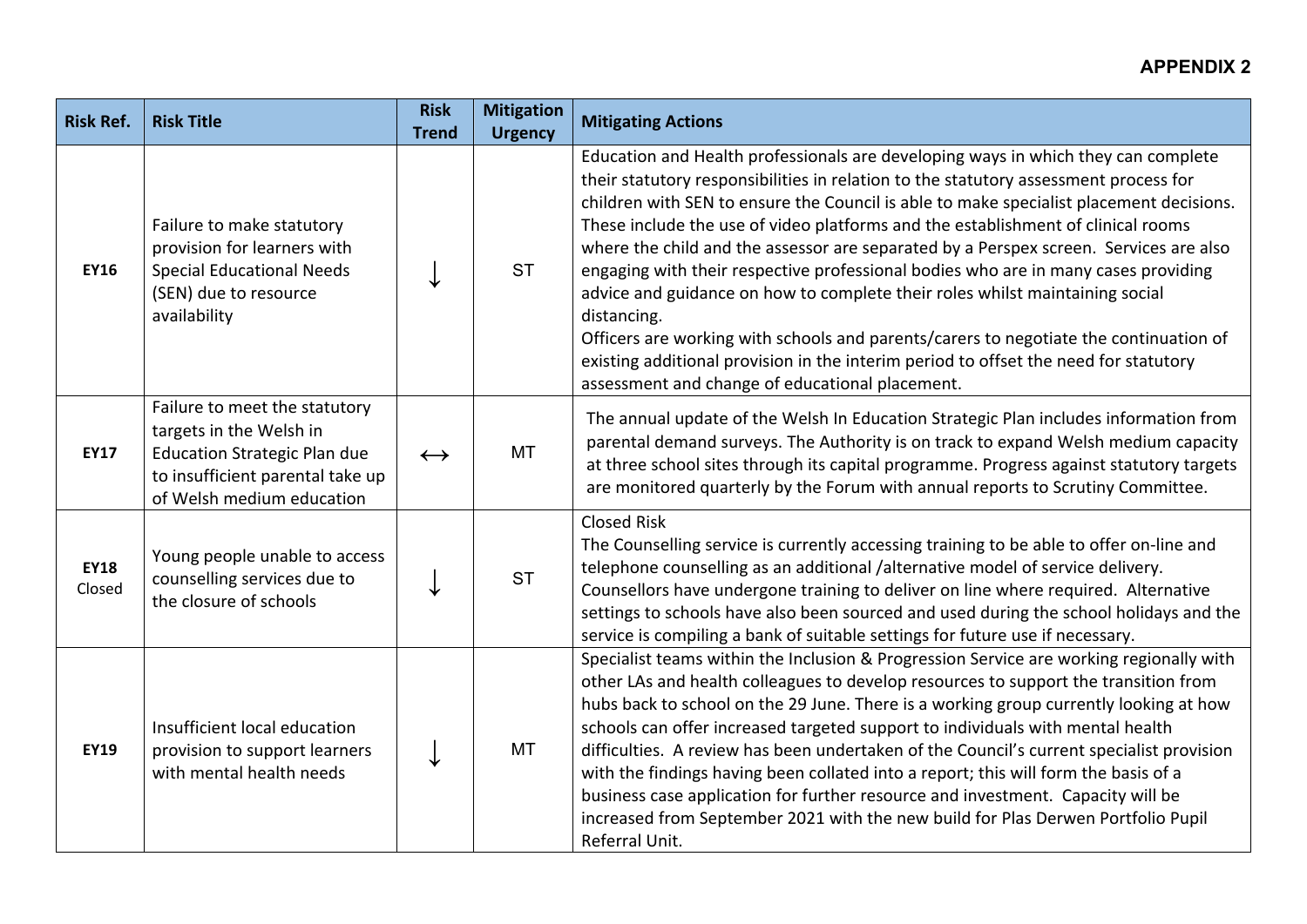| <b>Risk Ref.</b> | <b>Risk Title</b>                                                                                                                                                                                                           | <b>Risk</b><br><b>Trend</b> | <b>Mitigation</b><br><b>Urgency</b> | <b>Mitigating Actions</b>                                                                                                                                                                                                                                                                                                                                                                                                                                                                                                                                                                                                                                                                                                                                                                                                                                                                                                                                                                                                                                                                                                                                                                                                          |
|------------------|-----------------------------------------------------------------------------------------------------------------------------------------------------------------------------------------------------------------------------|-----------------------------|-------------------------------------|------------------------------------------------------------------------------------------------------------------------------------------------------------------------------------------------------------------------------------------------------------------------------------------------------------------------------------------------------------------------------------------------------------------------------------------------------------------------------------------------------------------------------------------------------------------------------------------------------------------------------------------------------------------------------------------------------------------------------------------------------------------------------------------------------------------------------------------------------------------------------------------------------------------------------------------------------------------------------------------------------------------------------------------------------------------------------------------------------------------------------------------------------------------------------------------------------------------------------------|
| <b>EY20</b>      | Increased number of Special<br><b>Educational Needs Tribunals</b><br>due to an inability to meet the<br>statutory assessment process<br>requirements and accurately<br>identify individual needs (link<br>to <b>EY 16</b> ) |                             | МT                                  | Education and Health professionals are developing ways in which they can complete<br>their statutory responsibilities to ensure the Council's SEN Moderation Panel has<br>access to the level of information required to support informed decision making for<br>children with SEN. These include the use of video platforms and the establishment of<br>clinical rooms where the child and the assessor are separated by a Perspex screen.<br>Services are also engaging with their respective professional bodies who are in many<br>cases providing advice and guidance on how to complete their roles whilst maintaining<br>social distancing.<br>Officers are working with schools and parents/carers to negotiate the continuation of<br>existing additional provision in the interim period to offset the need for statutory<br>assessment and change of educational placement.<br>Assessment of pupils continues to pose challenges however, sufficient information was<br>received to inform placements for the beginning of the new academic year. The<br>reopening of schools will offer greater opportunities for direct contact although the<br>situation with positive Covid cases may affect the future risk level. |

### External Regulation

| <b>Risk Ref.</b> | <b>Risk Title</b>                                                                                                                                                              | <b>Risk</b><br><b>Trend</b> | <b>Mitigation</b><br><b>Urgency</b> | <b>Mitigating Actions</b>                                                                                                                                                                                                                                                                                                                                                                                                                                            |
|------------------|--------------------------------------------------------------------------------------------------------------------------------------------------------------------------------|-----------------------------|-------------------------------------|----------------------------------------------------------------------------------------------------------------------------------------------------------------------------------------------------------------------------------------------------------------------------------------------------------------------------------------------------------------------------------------------------------------------------------------------------------------------|
| <b>EY22</b>      | Inability to meet the<br>recommendations arising from<br>the Local Authority's Estyn<br>Inspection 2019                                                                        |                             | <b>MT</b>                           | The Post Inspection Action Plan has been incorporated into the Council Plan 20220/21<br>and the Portfolio's business Plan. Plans are monitored at senior management team<br>meetings weekly and the Senior Team meet termly with Estyn's Local Registered<br>Inspectors to monitor the delivery of actions to meet the targeted recommendations.<br>The Plan is reported annually to Cabinet and Scrutiny. Current progression against the<br>actions are on target. |
| <b>EY23</b>      | Poor outcome of Ministry of<br>Justice Inspection due to non-<br>compliance with National<br>Youth Justice Standards and<br>ineffective governance from<br>Youth Justice Board |                             | <b>MT</b>                           | Youth Justice Board have agreed the recovery plan for the service and regularly review<br>the associated risk assessment                                                                                                                                                                                                                                                                                                                                             |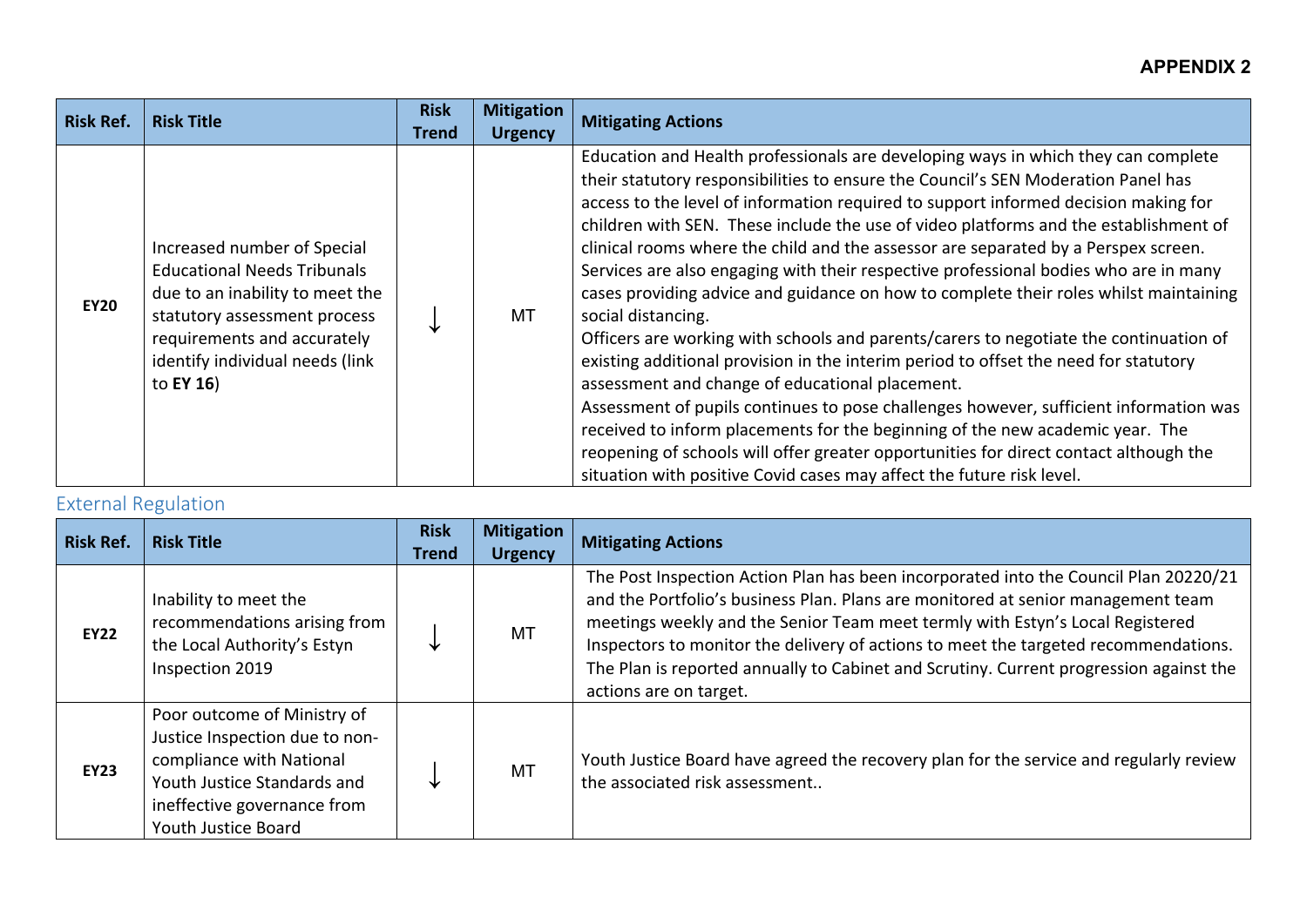| <b>Risk Ref.</b> | <b>Risk Title</b>                                                                                            | <b>Risk</b><br><b>Trend</b> | <b>Mitigation</b><br><b>Urgency</b> | <b>Mitigating Actions</b>                                                                                                                                                                                                               |
|------------------|--------------------------------------------------------------------------------------------------------------|-----------------------------|-------------------------------------|-----------------------------------------------------------------------------------------------------------------------------------------------------------------------------------------------------------------------------------------|
| <b>EY24</b>      | Inability to meet national<br>archive accreditation<br>standards due to poor quality<br>of the accommodation | ◡                           | MT                                  | The National Archive has agreed to a deferment of Flintshire's next accreditation<br>$\alpha$ against the standards to allow time for the outcome of the bid and potential solution to $\alpha$<br>the accommodation issue to be found. |

# Part 2 (Portfolio Service & Performance)

# School Improvement

| <b>Risk Ref.</b> | <b>Risk Title</b>                                                                                                                                   | <b>Risk</b><br><b>Trend</b> | <b>Mitigation</b><br><b>Urgency</b> | <b>Mitigating Actions</b>                                                                                                                                                                                                                                                                                                                                                                                                                                                                                                                                                                                                                                                                                                                                                                                                                                                                                                            |
|------------------|-----------------------------------------------------------------------------------------------------------------------------------------------------|-----------------------------|-------------------------------------|--------------------------------------------------------------------------------------------------------------------------------------------------------------------------------------------------------------------------------------------------------------------------------------------------------------------------------------------------------------------------------------------------------------------------------------------------------------------------------------------------------------------------------------------------------------------------------------------------------------------------------------------------------------------------------------------------------------------------------------------------------------------------------------------------------------------------------------------------------------------------------------------------------------------------------------|
| <b>EY25</b>      | Schools insufficiently<br>prepared to implement new<br>curriculum which impacts<br>adversely on learners                                            |                             | <b>MT</b>                           | Regional and local Business Plans have been written identifying the required actions<br>needed by schools to ensure they are prepared. Whilst preparations by schools was<br>limited during the repurposing period, the regional school improvement service has<br>continued to provide universal and bespoke support to schools as appropriate.<br>Professional development and collaboration has continued virtually where possible.<br>Cluster meetings for Flintshire schools have continued remotely. The fortnightly<br>meetings between local authority and regional school improvement service continue,<br>with a focus on developing distance and blended learning. The GwE Management<br>Board attended by the Chief Officer receive and monitor update reports. Likewise,<br>there are regular updates to the Joint Consultative Committee attended by the Lead<br>member for Education and the Chief Education Officer. |
| <b>EY26</b>      | Ineffective school leadership<br>results in poor pupil<br>outcomes which increases<br>risk of schools being placed in<br>statutory Estyn categories |                             | <b>MT</b>                           | Local Business Plan has been written identifying targeted support needed. Progress<br>against this is a standing item at the Standards Quality Board meeting with identified<br>risks being flagged through DMT, Programme Board, Overview & Scrutiny meetings.<br>The portfolio Business Plan identifies targeted support for those schools in need with<br>identified risks being flagged through Senior Management Team. Currently all<br>inspection activity by Estyn is suspended until further notice. There will be no further<br>inspections during 2020-2021. National and local focus is on planning and preparation<br>for implementation of the new curriculum.                                                                                                                                                                                                                                                          |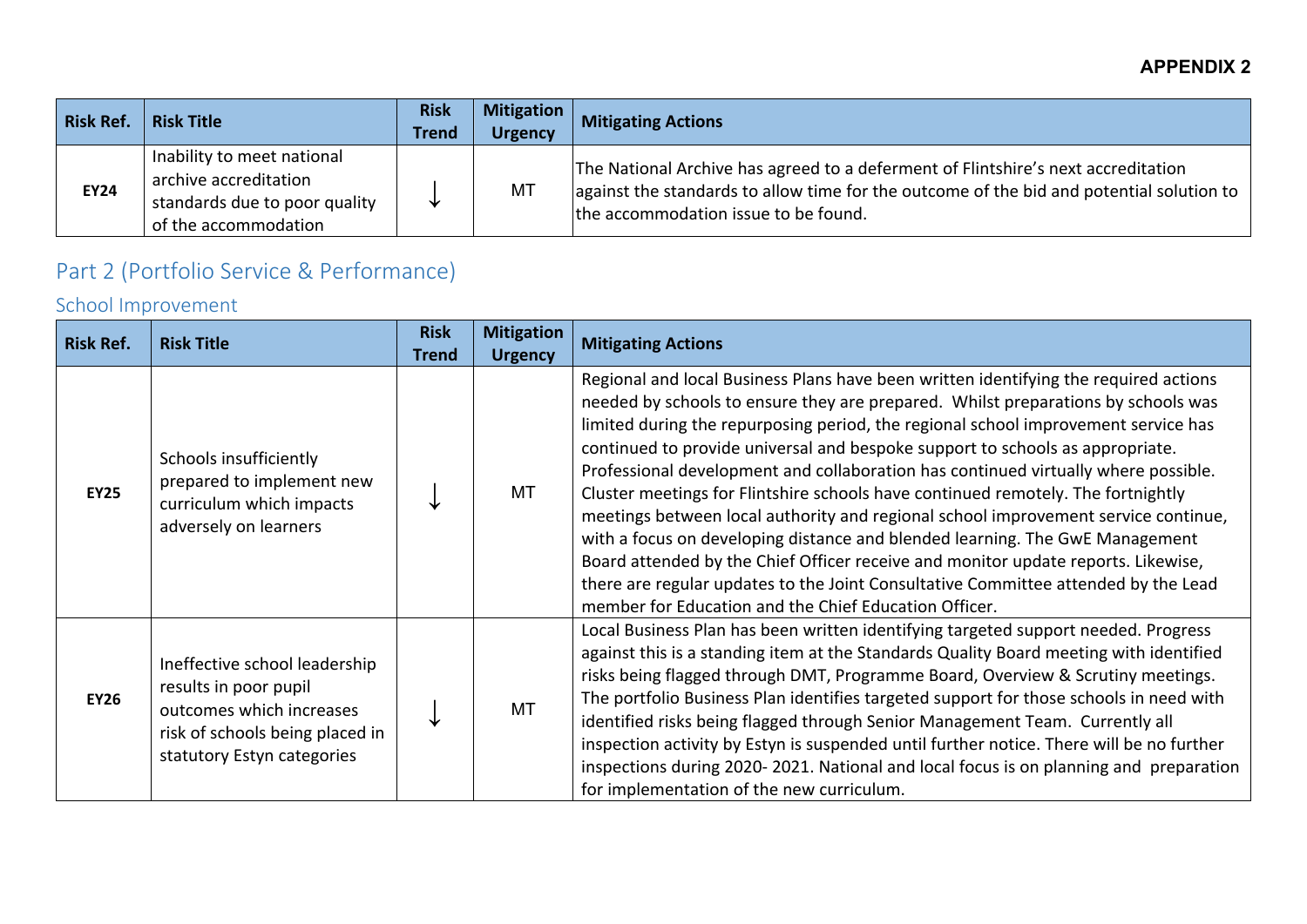| <b>Risk Ref.</b>          | <b>Risk Title</b>                                                                                                                                                                                       | <b>Risk</b><br><b>Trend</b> | <b>Mitigation</b><br><b>Urgency</b> | <b>Mitigating Actions</b>                                                                                                                                                                                                                                                                                                                                                                                                                                                                                                                                                                                                                                                                                                                                                                                                                                                                                                                                                                               |
|---------------------------|---------------------------------------------------------------------------------------------------------------------------------------------------------------------------------------------------------|-----------------------------|-------------------------------------|---------------------------------------------------------------------------------------------------------------------------------------------------------------------------------------------------------------------------------------------------------------------------------------------------------------------------------------------------------------------------------------------------------------------------------------------------------------------------------------------------------------------------------------------------------------------------------------------------------------------------------------------------------------------------------------------------------------------------------------------------------------------------------------------------------------------------------------------------------------------------------------------------------------------------------------------------------------------------------------------------------|
| <b>EY27</b>               | School leadership and<br>governance is ineffective due<br>to lack of engagement in<br>professional development<br>and support programmes                                                                | $\leftrightarrow$           | <b>MT</b>                           | There is a comprehensive professional leadership development programme in place<br>nationally and regionally for school leaders. Programmes that have been suspended<br>due to the pandemic are being moved to online virtual arrangements with work<br>underway nationally and locally. The NPQH programme for aspiring Headteachers is<br>currently open for the next round of applications. Bespoke support is still available for<br>Flintshire Heads through LA officers and GwE advisers.<br>There is a regional protocol in place for supporting schools with senior leadership<br>appointments, including headteacher and deputy headteacher appointments. This is<br>continuing to support appointments virtually. School Governors have dedicated<br>officer support and the Council funds access to Governors Cymru advisory service for<br>all schools. Governors have access to on-line statutory modules and professional<br>development through the regional school improvement service. |
| <b>EY28</b>               | Ineffective school leadership<br>results in standards of Welsh<br>in schools falling below the<br>national average                                                                                      |                             | <b>MT</b>                           | Action Plans have been written identifying the required activity needed to meet the<br>Authority's Welsh in Education Strategic Plan targets. There are regular meetings<br>between the senior manager for school improvement and the service manager for<br>Welsh to monitor engagement and progress of schools. There are high levels of<br>engagement between portfolio managers and the regional school improvement service<br>to ensure resources are targeted appropriately. The regional plan includes support for<br>improving outcomes in Welsh at key stages 3 and 4. The summer term meeting of the<br>Welsh in Education Strategic Forum (WESP) was cancelled due to the pandemic. The<br>autumn term meeting will take place virtually.                                                                                                                                                                                                                                                    |
| <b>EY29</b>               | Reduced performance in<br>Science, Technology,<br><b>Engineering and Maths</b><br>subjects at Post 16 could<br>impact on access to local<br>apprenticeships and<br>progression into higher<br>education |                             | <b>MT</b>                           | There is a regional lead for post 16 now in place. The Business plan for post 16 is<br>incorporated into regional and local planning. Schools have access to subject advisers<br>and regional subject forums. There are fortnightly meetings between the local<br>authority and regional school improvement service to monitor engagement and<br>progress of schools, and regular stakeholder meetings to ensure communication at all<br>appropriate level. Schools are reporting after 2020 A Level results that nearly all<br>learners were able to progress to their preferred choice of course, however,<br>destination data is not yet available to verify this.                                                                                                                                                                                                                                                                                                                                   |
| <b>EY33</b><br><b>New</b> | Inability of schools to operate<br>safely and deliver statutory                                                                                                                                         | $\uparrow$                  | <b>MT</b>                           | At the start of the new academic year numbers of teaching and support staff not able to return<br>to work due to Covid-19 were very low. Since mid -September there has been a significant rise                                                                                                                                                                                                                                                                                                                                                                                                                                                                                                                                                                                                                                                                                                                                                                                                         |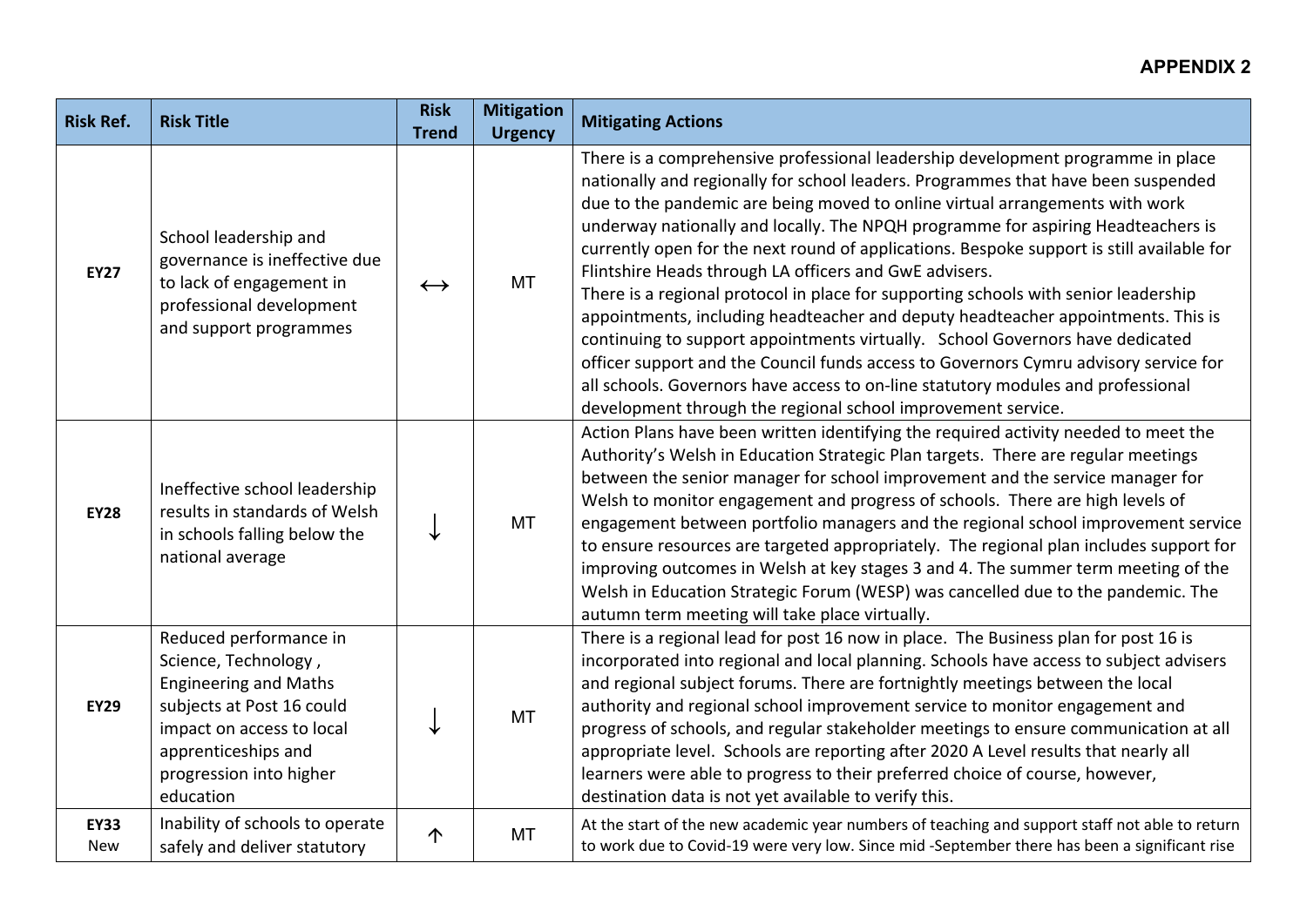| <b>Risk Ref.</b> | <b>Risk Title</b>                                | <b>Risk</b><br><b>Trend</b> | <b>Mitigation</b><br><b>Urgency</b> | <b>Mitigating Actions</b>                                                                                                                                                                                                                                                                                                                                                                                                                                                                                                                                                                                                                                                                                                                                                                                           |
|------------------|--------------------------------------------------|-----------------------------|-------------------------------------|---------------------------------------------------------------------------------------------------------------------------------------------------------------------------------------------------------------------------------------------------------------------------------------------------------------------------------------------------------------------------------------------------------------------------------------------------------------------------------------------------------------------------------------------------------------------------------------------------------------------------------------------------------------------------------------------------------------------------------------------------------------------------------------------------------------------|
|                  | education due to reduction in<br>staffing levels |                             |                                     | in the number of Covid related absences in the school workforce. This is due to three main<br>factors: the number of school staff testing positive for Covid; the number of staff having to<br>self-isolate because they are an identified contact of a Covid case or they are parents of<br>children who have been directed to self-isolate from their schools. No school has had to fully<br>close yet as a result of these staffing pressures but two schools had to close their Nursery<br>provision for short periods due to the unavailability of their early years' workforce.<br>In order to support schools to continue to operate safely there exists a robust support process<br>in place between TTP and Environmental Health to quickly take action when a positive case in<br>a school is identified. |

# Inclusion & Progression

| Risk Ref.   | <b>Risk Title</b>                                                                                                  | <b>Risk</b><br>Trend | <b>Mitigation</b><br><b>Urgency</b> | <b>Mitigating Actions</b>                                                                                                                                                                                                                                                                                                                                                                                                                                                                                                                                                                                                                                                                                                                 |
|-------------|--------------------------------------------------------------------------------------------------------------------|----------------------|-------------------------------------|-------------------------------------------------------------------------------------------------------------------------------------------------------------------------------------------------------------------------------------------------------------------------------------------------------------------------------------------------------------------------------------------------------------------------------------------------------------------------------------------------------------------------------------------------------------------------------------------------------------------------------------------------------------------------------------------------------------------------------------------|
| <b>EY30</b> | Increased numbers of young<br>people not in Education,<br>Training & Employment due to<br>lack of pupil engagement | $\leftrightarrow$    | MT                                  | The Inclusion & Progression service continues to work in collaboration with a range of<br>internal and external services to identify pupils at risk of disengagement via the range<br>of data sources and tools available. There continues to be regular dialogue with<br>pastoral leads in secondary schools and local further education institutes and training<br>providers to ensure suitable transition arrangements are in place to support continued<br>engagement for pupils leaving Year 11. Fortnightly education panels are conducted<br>where targeted young people are monitored in terms of their engagement and<br>transition arrangements to ensure alternative support and intervention is identified<br>where required. |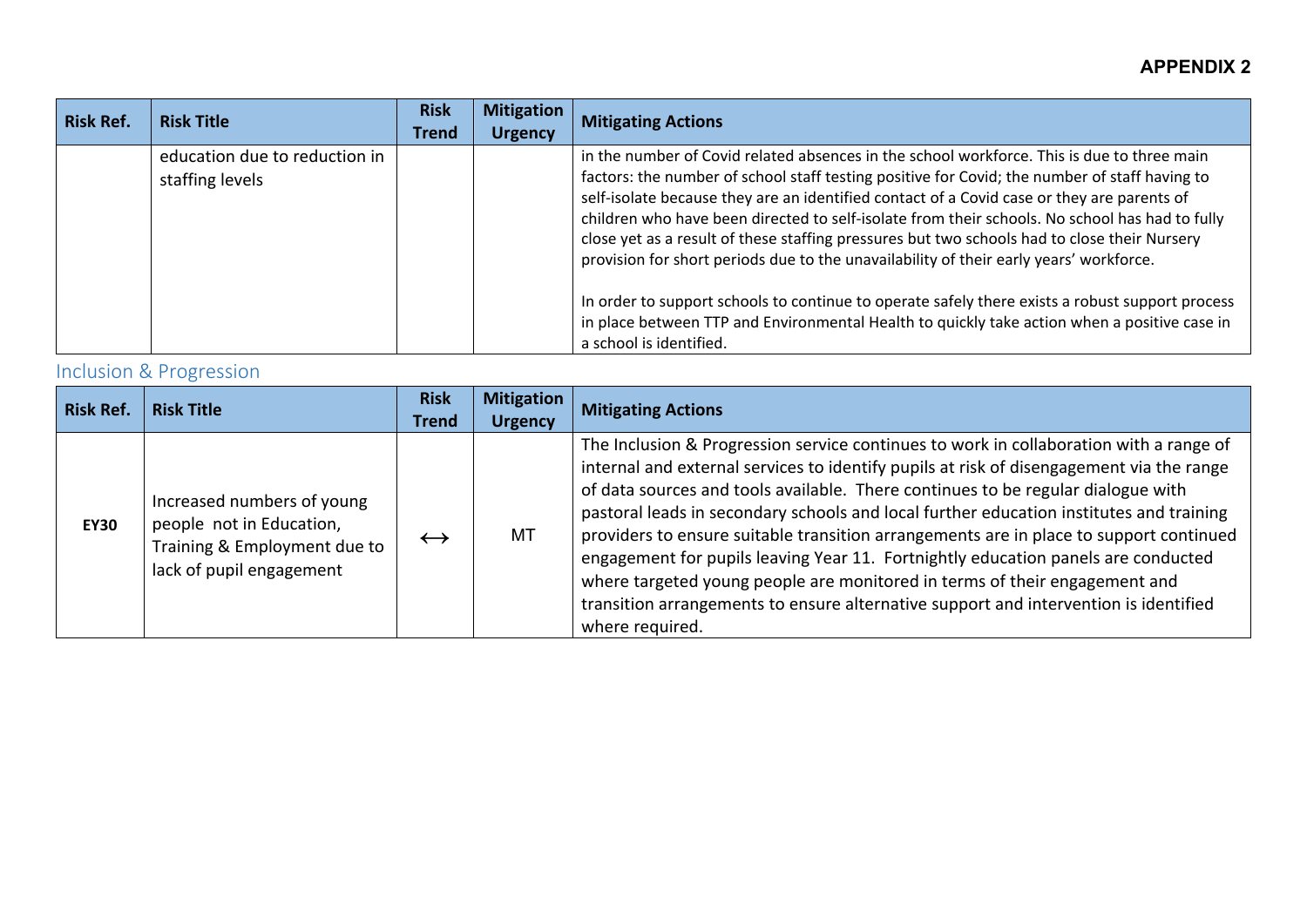### Integrated Youth Provision

| <b>Risk Ref.</b> | <b>Risk Title</b>                                                                                                                                                      | <b>Risk</b><br><b>Trend</b> | <b>Mitigation</b><br><b>Urgency</b> | <b>Mitigating Actions</b>                                                                                                                                             |
|------------------|------------------------------------------------------------------------------------------------------------------------------------------------------------------------|-----------------------------|-------------------------------------|-----------------------------------------------------------------------------------------------------------------------------------------------------------------------|
| <b>EY31</b>      | Increase in young people<br>subject to intervention by the<br>Youth Justice Services due to<br>the impact of school closures<br>and revised service delivery<br>models |                             | <b>ST</b>                           | The new Education Officer within the YJS is now in post and the reopening of schools<br>the number of young people subject to intervention by the YJS remains stable. |
| <b>EY32</b>      | Young people in the Youth<br>Justice Service not accessing<br>minimum statutory education<br>offer due to lack of pupil<br>engagement                                  | $\leftrightarrow$           | <b>ST</b>                           | The YJS has recommenced monthly Education Meetings internally to monitor the<br>engagement with this cohort.                                                          |

# **Previously Closed Risks**

| <b>Risk Ref.</b> | <b>Risk Title</b>                                                                                                              | <b>Risk</b><br><b>Trend</b> | <b>Mitigation</b><br><b>Urgency</b> | <b>Mitigating Actions</b> |
|------------------|--------------------------------------------------------------------------------------------------------------------------------|-----------------------------|-------------------------------------|---------------------------|
| <b>EY03</b>      | Inability to deliver Inclusion &<br>Progression Services due to<br>uncertainty about grant<br>funding                          | ◡                           | MT                                  |                           |
| *EY08            | Inability to provide emergency<br>childcare provision during<br>school closure period due to<br>workforce availability         | ⊻                           | MT                                  | $\overline{\phantom{a}}$  |
| *EY09            | Insufficient emergency<br>childcare provision in summer<br>holidays if school hubs<br>directed to close by Welsh<br>Government | ╰                           | <b>MT</b>                           | $\overline{\phantom{a}}$  |